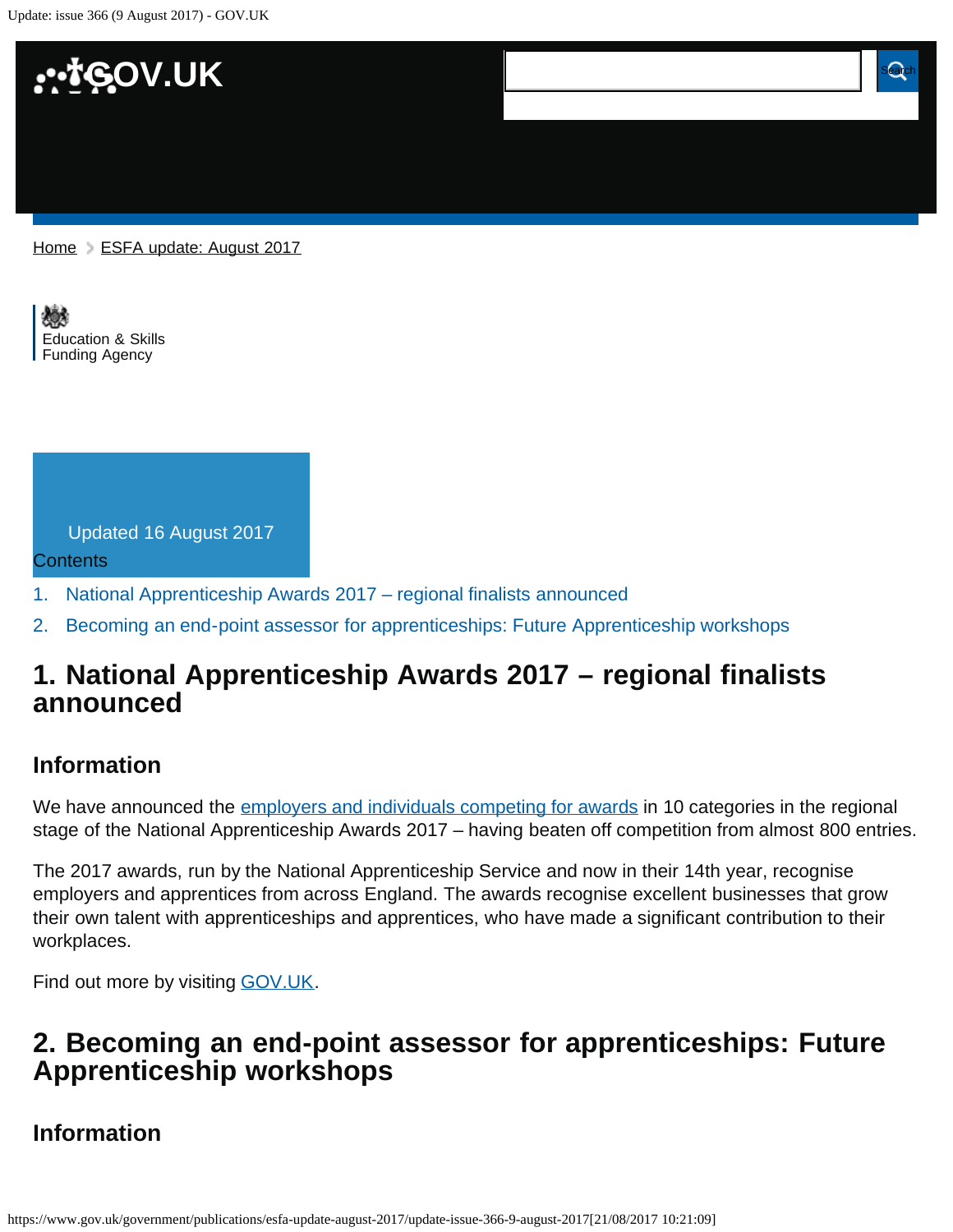Are you thinking of becoming an end-point assessor for apprenticeships? The Education & Training Foundation are hosting 3 events to help kick-start your preparations and professional development:

- Wednesday, 11 October 2017 (Manchester)
- Wednesday, 13 December 2017 (Birmingham)
- Tuesday, 30 January 2018 (London)

These events will help you understand what makes a good end-point assessor and will feature sessions that develop your skills and build your knowledge of end-point assessment methods and practices. You will also have the chance to meet Apprenticeship Assessment Organisations and understand their requirements.

To find out more and book a place, visit the **Education & Training Foundation website**.

Is there anything wrong with this page?

#### **Services and information**

**[Benefits](https://www.gov.uk/browse/benefits)** 

- [Births, deaths, marriages and care](https://www.gov.uk/browse/births-deaths-marriages)
- [Business and self-employed](https://www.gov.uk/browse/business)
- [Childcare and parenting](https://www.gov.uk/browse/childcare-parenting)
- [Citizenship and living in the UK](https://www.gov.uk/browse/citizenship)
- [Crime, justice and the law](https://www.gov.uk/browse/justice)
- [Disabled people](https://www.gov.uk/browse/disabilities)
- [Driving and transport](https://www.gov.uk/browse/driving)
- [Education and learning](https://www.gov.uk/browse/education)

[Employing people](https://www.gov.uk/browse/employing-people)

- [Environment and countryside](https://www.gov.uk/browse/environment-countryside)
- [Housing and local services](https://www.gov.uk/browse/housing-local-services)

[Money and tax](https://www.gov.uk/browse/tax)

- [Passports, travel and living abroad](https://www.gov.uk/browse/abroad)
- [Visas and immigration](https://www.gov.uk/browse/visas-immigration)
- [Working, jobs and pensions](https://www.gov.uk/browse/working)